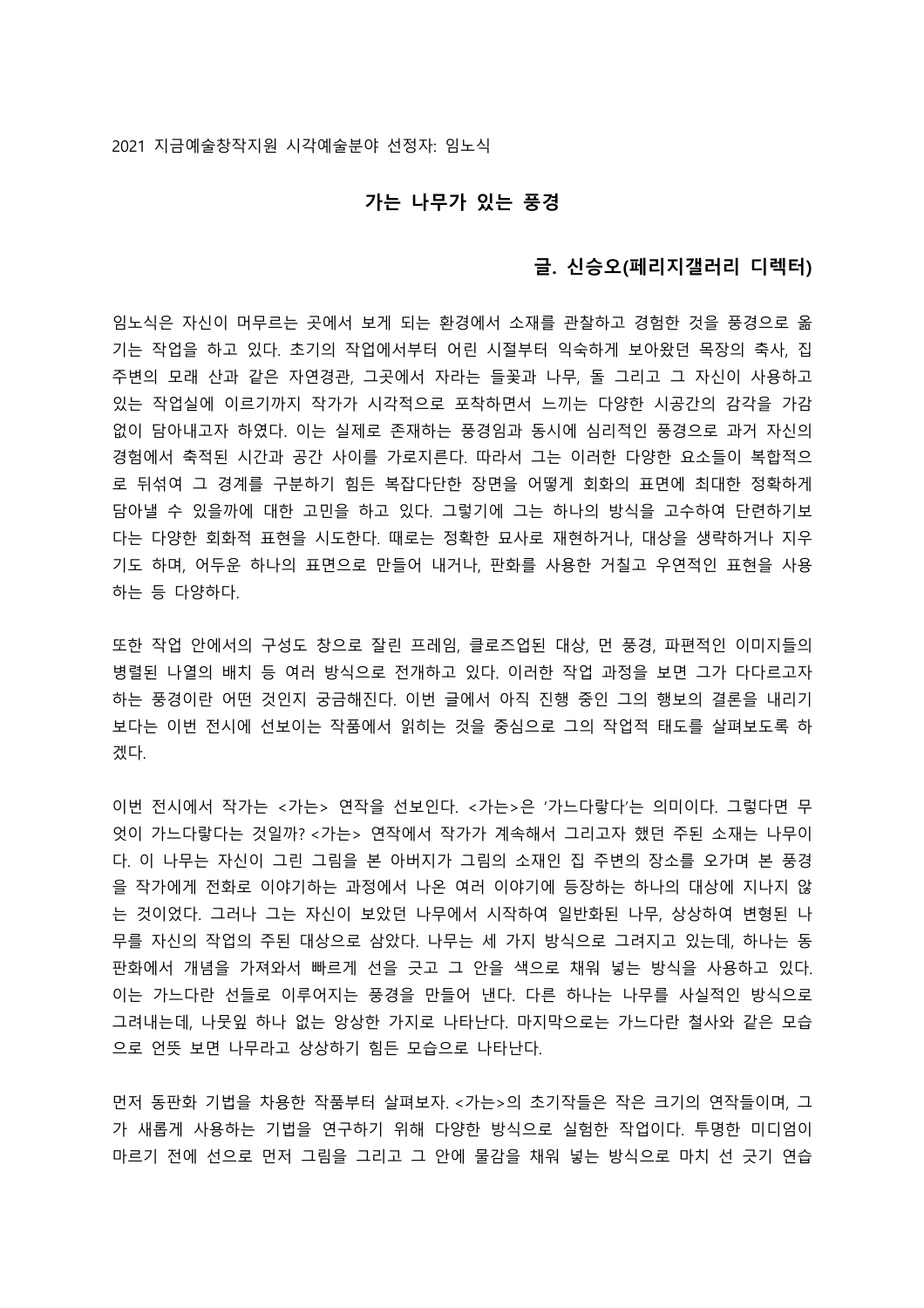을 하듯이 길고 짧은 선, 직선과 곡선의 선, 두껍고 가는 선 그리고 면을 그려내었다. 이후의 작 업에서는 화면의 크기를 확대하여 넓은 화면에서 이전까지 실험하였던 방식을 활용하여 확장된 작업을 선보인다. 그는 왜 이런 시간 제약이 있는 작업 방식을 선택했을까? 지금까지의 그의 작 업은 자신이 경험하는 풍경을 그리면서, 그의 회화는 계속해서 변화를 경험하고 수용해 왔다. 이 는 그가 그림을 그려나가면서 무엇인가가 명확해지기보다는, 그가 그리고자 하는 대상이 어느 순 간에 항상 자신을 감추어 버리기 때문이다.

다시 말하면, 작가는 그리는 행위를 통해서 몸 밖에 존재했던 것을 자신의 내부로 받아들여 명확 하면서도 불명확한 기억 속에서 재구성하려 한다. 하지만 그리는 동안 자연스럽게 발생하는 어떤 새로운 인상이 기존의 감각을 소멸해 버리기를 반복하게 되었다. 그렇기에 작가는 매 순간 무엇 인가를 선택하여야 하는 상황 속에 있다. 이러한 선택의 과정에서 그의 작업의 대상 사이에 어떤 명확한 관계가 드러날 것 같지만, 작가는 계속해서 미끄러지는 상황을 반복하게 된다. 그럼에도 불구하고 그는 바로 그 순간의 그 대상의 그 모습을 항상 기억하고 싶어 하는 것 같다. 따라서 그가 새롭게 사용하는 방식은 최대한 이러한 선택의 시간을 압축하여 서로의 간격을 좁혀 나가기 위한 행위로 볼 수 있다. 이렇게 그의 작업을 보면 작가에게 있어서 이 대상과 저 대상을 갈라놓 는 것은 물리적인 거리가 아니라, 시간으로 보인다. 이는 마치 그림을 그리는 순간마다 풍경은 그 의 일부가 되고, 그는 풍경의 일부가 되는 듯하다.

여기서 <가는 22>와 <가는 23>으로 넘어가 보자. 이 두 작업은 앞에서 연구한 방법과는 다르게 그리고 있다. <가는 22>와 <가는 23>의 공통점은 이전 작업의 방식을 차용하고 있다는 점이다. <가는 22>에 나타나는 모래 산은 이전 작업인 <모래산>에서도 그린 적이 있는 소재이며, 이를 표현하는 방식은 어떤 공간을 비어 있는 가벼운 것으로 느껴지게 만든다. 이렇게 물에 떠 있거나 공중에 부유하는 듯한 표현은 초기 작업인 <안에서 본 풍경 1>의 축사의 모습과도 유사하다. < 가는 23>은 <레시피 03>의 구도와 비슷하여 인물이 빠지고 나무로 교체된 느낌을 준다. 그는 자 신의 회화에 나타나는 대상의 이미지만 반복적으로 사용하는 것이 아니라, 구도와 표현 방식과 형식에서도 자신의 작업을 차용하는 태도를 보인다. 이런 방식으로 그의 작업은 계속해서 변화하 면서도 변하지 않는다. 이렇게 그의 작업은 때로는 잊혀서 버려지는 것들이 다시 등장하는 풍경 으로 혼란스럽고 엉뚱한 기운이 흐르는 공간이다.

다시 이 두 작품의 풍경으로 돌아오자. <가는 22>는 화면 중앙에 거대한 모래 산과 저 멀리 보이 는 긴 구름과 사선으로 날아가는 동글동글한 구름, 순차적으로 투명해지는 돌멩이, 지워진 나무와 돌덩이가 꽂힌 가느다란 꼬챙이 같은 나무가 등장한다. 여기서 주된 장소로 나타나는 모래 산은 속이 비어 있는 듯 가벼운 모습이며, 넓은 구름과 함께 수평적인 구도를 보인다. 이와 반대로 나 무는 수직적이다. 하지만 가느다란 나무는 꽂힌 돌로 인해 완벽하게 수평도 아니고 비스듬히 휘 어있는 모습을 보인다. 이는 부드러움과 날카로움이 공존하는 공간이며, 여기서 등장하는 나무는 다양한 리듬을 포함하는 구성이기보다는 어떤 공간이 뿜어내는 보이지 않는 공기, 달리 이야기하 면 분위기를 만드는 역할에 집중하는 것처럼 보인다. 이 나무들은 모든 것이 한자리에 위치하지 만, 텅 빈 공간처럼 어설프게 등장하는 대상들 사이의 부조화와 묘한 분위기를 감추고, 오히려 생 기 있는 모습으로 느껴지게 만든다.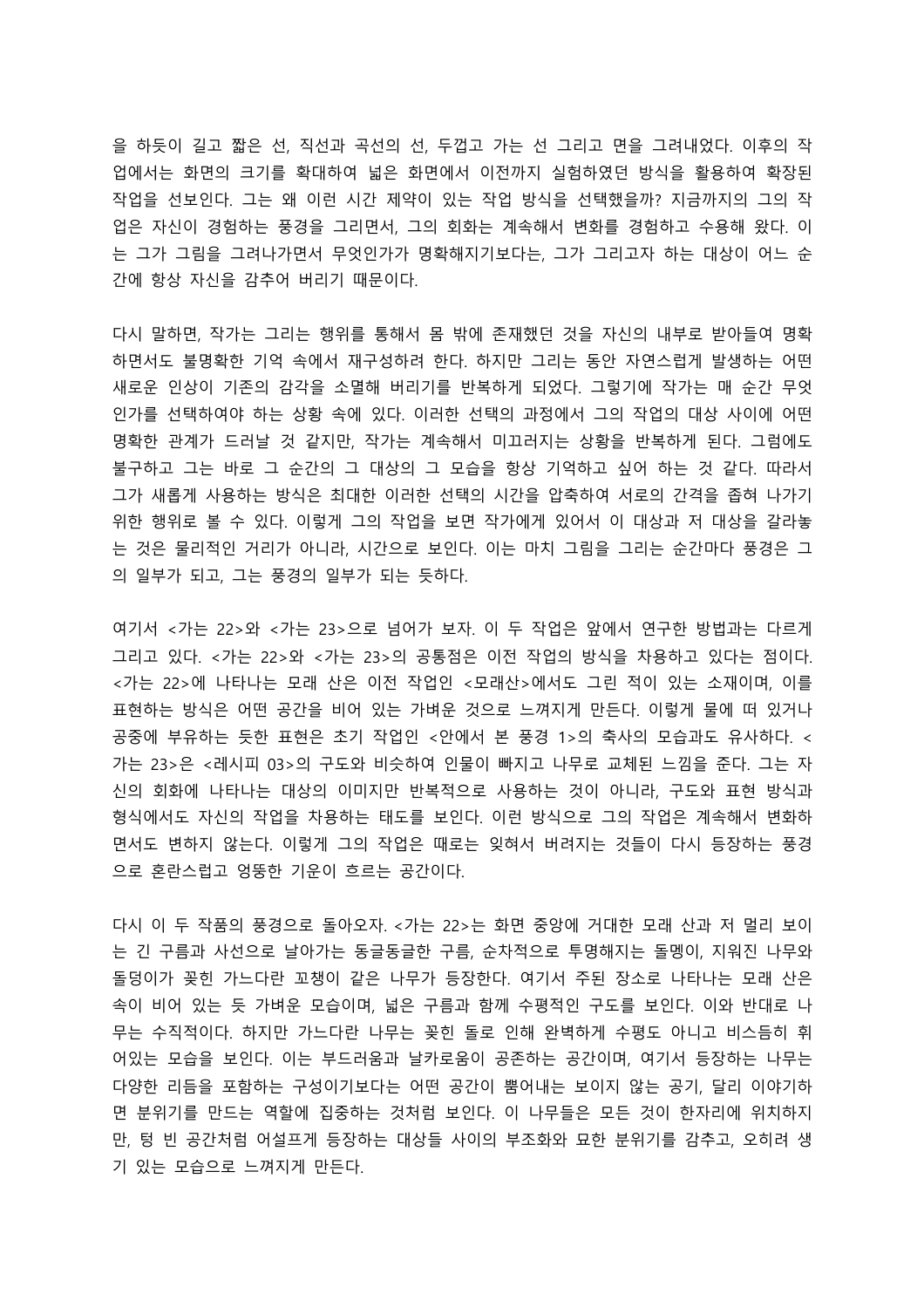<가는 23>에서는 수직으로 길게 뻗은 나무와 그 나무의 한 가지에 걸쳐진 또 다른 나무 그리고 가녀린 나무들이 자라고 있는 모습으로 나타난다. 이 나무는 단단한 대지에 뿌리내리기보다는 융 기되어 있는 불안한 곳에 놓여 있다. 이는 마치 무대의 장치 같다. 그리고 이렇게 돌출된 대지는 수평으로 놓인 나뭇가지의 그림으로 가려져 있다. 왼편에는 돌들이 수직으로 차례로 그려진다. 이 렇게 그의 작업은 어떤 설명이 불가능한 풍경이다. 작가의 풍경에서의 개별의 대상은 이렇듯 작 가 자신과의 우연과 운명이 복합적으로 연결되어 나타난 것이다. 그리고 이를 작가가 다양한 경 험을 통해 수용하는 방식은 느슨하고 수동적이면서도 예리하고 오랫동안 끈기 있게 바라보고 느 낀 것들에 대한 감각이다. 그러나 한편으로는 이러한 감각을 다시 그림으로 옮기는 행위로 인해 이내 새로운 대상들로 변질하기도 한다. 따라서 그의 작품 전반에 흐르는 분위기는 이처럼 실재 하는 여러 이미지의 원래의 본질에서 떨어져 나와 새롭게 만들어지며, 이러한 것들이 모여 순수 한 공기 같은 것을 만들어 낸다.

이번 그의 작업 <가는 22>에서처럼 작가의 시선은 저 멀리 보이는 구름이 가득한 아득히 먼 곳 을 향한다. 이렇듯 기억이라는 것은 가까운 내 인식에 기인하기도 하지만 저 멀리 모든 것이 한 덩어리로 보이기도 한다. 그러나 이러한 덩어리는 이내 흩어져 버리고, 자유로워 보이지만 질서가 있고, 우연적인 것 같지만 계획적인 모습으로 나타난다. 이런 그의 작업을 보면 우리는 어디에 시 작이 있고 어디에 끝이 있을까? 그리고 우리는 '어떤 경험의 흔적을 어떻게 구분할까?'라는 질문 을 하게 된다. 아마도 그것은 그의 작업처럼 하나의 완결된 풍경으로 보이지만 어느 것도 시작이 없고 어느 것도 끝이 없는 불안정한 모습일 것이다. 그렇기에 그의 작업 과정은 우리 눈에 보이 고 경험하는 어느 것도 진실이 아니라는 사실을 인정하는 것이며, 이를 통해 우리의 삶은 끝없이 반복되는 연속적인 연결로 이루어지는 일순간의 것의 감각을 느끼게 만드는 일이다.

이렇게 보면 그가 그리고자 하는 것은 단순한 풍경이 아니라 삶의 흔적으로 가득한 공간이다. 이 는 작가에 의해 하나씩 추가되고 제거되는 일상적인 대상으로 이루어지는 풍경으로 작가의 안과 밖에 존재하는 보이지 않는 생명, 죽음, 공허, 절망, 기쁨, 밝음, 어두움 등 다양한 시간과 공간을 총체적으로 비친다. 여기서 작가는 자신의 상상력에 의해 변형된 나무의 이미지와 같이 회화적 행위를 통해 손에 잡히는 허구와 실제를 구분하지 않는 상상의 공간으로 변하게 만든다. 이런 방 식으로 그는 어린 시절에는 모든 것이 가능한 상상력이 삶이 진행되어, 점점 더 희미하고 빈곤해 져 버린 감각들을 회복해 나간다. 그렇기에 예측 불가능하고 변덕스러운 그의 작업에서 나타나는 것은 이 방향 저 방향으로, 이때는 그때로 그때는 다시 이때로 움직이는 풍경이다.

실제로 우리가 사는 현재는 계속해서 과거로 밀려나고, 과거는 작가에 의해 다시 현재로 되살아 난다. 그렇다면 오히려 작가가 그려내고자 하지만 다다르지 못하는 풍경은 현재에서 현재로 존재 하는 것이 아닌 다가올 미래의 존재들로 그려진 풍경은 아닐까? 결국, 자신이 경험하는 풍경에서 얻어진 내면에 잔존하고 있는 이미지의 흔적들을 다시 재구성하는 그의 작업은 하나의 풍경화를 완성하는 것이 아니라, 회화 그 자체로 새롭게 존재하기 위한 방식일 것이다. 이러한 점은 작가로 서 그에게 서서히 스며들어간 회화의 목표 지점이 되어 가는 것으로 보인다. 그렇다면 그가 그리 는 대상은 그것이 그려나가는 순간 이내 사라지고, 다른 무엇인가가 되는 과정이다. 따라서 그가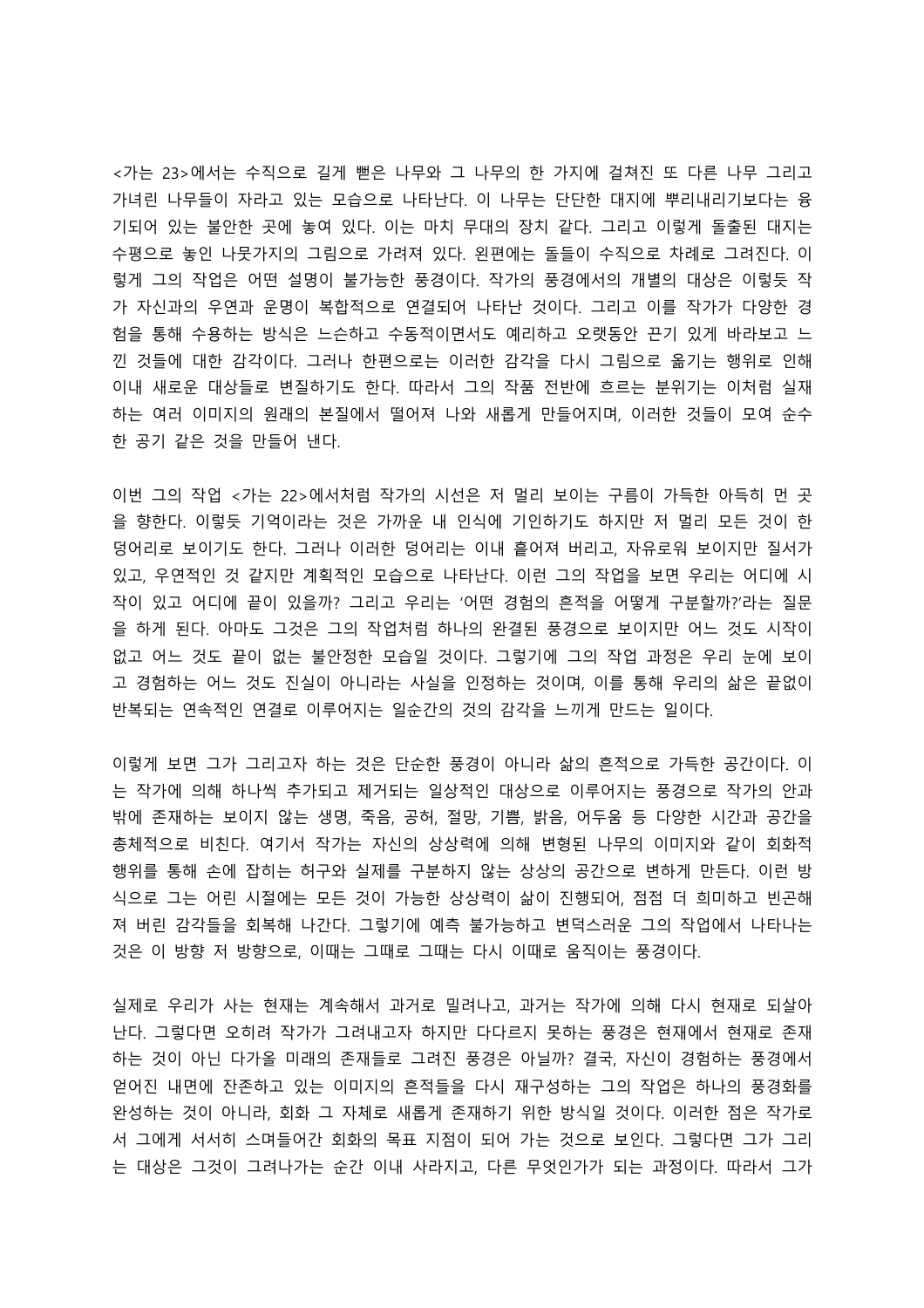# 풍경을 그리는 행위는 어떤 본질보다는 존재 그 자체에 익숙해지는 것이라고 볼 수 있다. **Artist: Lim No Sik**

**Critic: Shin Seung Oh**

### **A landscape with thin trees**

#### **Shin Seung Oh (Perigee Gallery Director)**

Lim No Sik is working on transferring it to the landscape that he observes and experiences the objects in the environment that he sees where he stays. From the early work, a ranch's barn which have been familiar since childhood, natural scenery like sand mound around the house, wild flowers and trees growing there, stones to the studio where he uses, the artist intended to contain the various senses of time and space that he felt while visually capturing. This is a landscape that actually exists, and at the same time, it is a psychological landscape. And it crosses between the time and space accumulated in his past experiences. Therefore, he is contemplating how to capture accurately complex and complicated scenes on the surface of the painting, which is hard to distinguish the boundaries because these various elements are mixed together. Therefore, he tries various pictorial expressions rather than training by sticking to one method. Sometimes, it is diverse, such as representing with accurate depiction, omitting or erasing objects, creating one dark surface, or using rough and accidental expression applying prints.

In addition to that, the composition in the work is also being developed in several ways, such as a window-cut frame, a close-up object, a distant landscape, and a parallel disposition of fragmented images etc. Looking at this work process, I start to wonder what kind of landscape he wants to reach to. I am going to take a look at his working attitude, focusing on what is read in the work presented in this exhibition rather than concluding his walk in progress in this article.

In this exhibition, the artist presents serious of <Fine>. <Fine> means 'slender'. Then what is thin? The main subject that the artist continued to draw in the series of <Fine> is a tree. The tree was nothing but an object appearing in various stories from the process in which his father talked on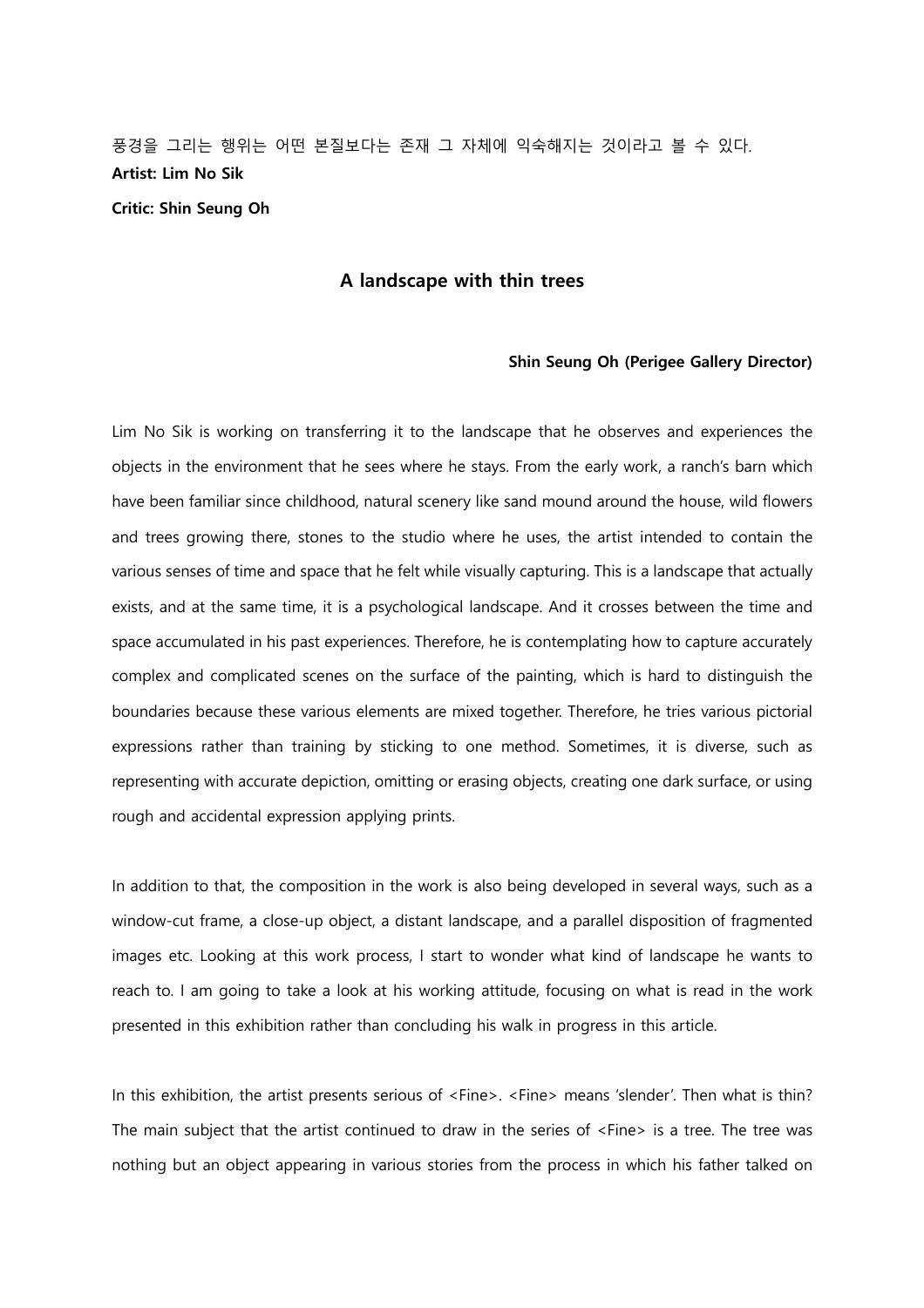the phone to the artist about the scenery that he saw around the house after seeing the artist's drawing. But he made it the main object of his work, from a tree he saw to a generalized tree and a tree that he imagined and transformed. The tree is drawn in three ways. One is to use a method of taking concepts from copper engraving, drawing lines quickly, and filling them with colors. This creates a landscape consisting of thin lines. Another is to depict the tree in realistic way, which appears as bare branches leafless. Last one appears as if it hard to imagine as the tree at first glance because it looks like a thin wire. First of all, let's take a look at the work that borrows the copper engraving technique. The early works of <Fine> are small-sized series and these are works to be experimented in various ways in order to study techniques he uses newly. It is a method to draw first with a line and to fill it with colors before the transparent medium is dry. Long and short lines, straight and curved lines, thick and thin lines, sides were drawn as if practicing drawing lines. In the works afterwards, the size of screen is enlarged and the expanded works presented applying the previous experimental method on a wide screen. Why did he choose this time-limited way of working? He has painted the landscape that he has experienced in his work and his work has been experiencing and accepting the changes. This is because the object he wants to draw always hides itself at some point rather than making something clearer as he draws.

In other words, the artist accepts what existed outside into inside body through the act of drawing. And then he tries to reconstruct it in a clear and unclear memory. However, a new impression that naturally occurs dissipates the existing sense repeatedly. Therefore, the artist is in a situation where he has to choose something every moment. In the process of making this choice, a clear relationship among the objects of his work is likely to be revealed. But the artist repeats the unsatisfied situation. Nevertheless, he seems to always want to remember the image of the object at that very moment. Therefore, the method he uses newly can be seen as an act to narrow the gap between each other by compressing the time of this choice as much as possible. Looking at his work like this, the thing that separates this object from that object seems to be the time, not a physical distance to the artist. This is as if the scenery of every moment when he paints becomes a part of him, and also, as if he seems to be a part of the scenery.

At this point, let's move on to <Fine 22> and <Fine 23>. These two works are drawn differently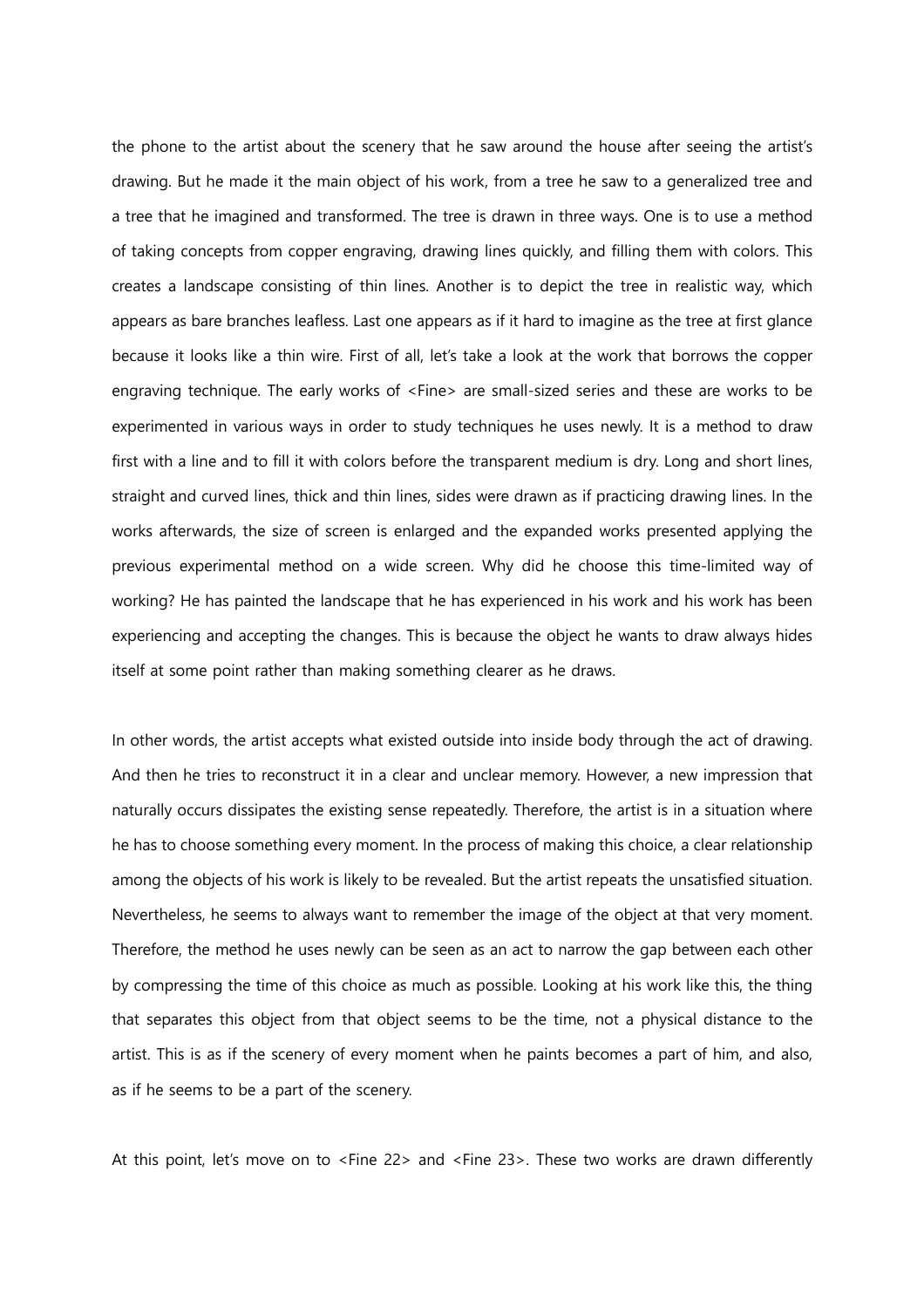from the method studied previously. What <Fine 22> and <Fine 23> have in common is that they are borrowing the method of previous work. The sand mound that appears in <Fine 22> is a subject that has been drawn in the previous work, <Sand from Somewhere Else>. And the way this is expressed makes a space feel empty and light. This expression of floating on the water or drifting in the air is similar to the appearance of barn in <View from the inside 01> which is the early work. <Fine 23>'s composition is similar to the one of <Recipe 03>. So it gives the impression like the person has been deleted and replaced with a tree. He does not only repeatedly use the image of the object appearing in his painting, but also has attitude to borrow his work in composition, expression, and format. In this way, his work continues changing and also not changing. In this way, his work is a landscape where things that are sometimes forgotten and discarded reappear. So it is a space where the confusing and outrageous energy flows.

Let's return to the landscapes of these two works. In the center of the screen of <Fine 22>, there appears a huge sand mound, long clouds seen far away, round clouds flying diagonally, stones that become transparent sequentially, erased trees, and slender skewer-like trees with a rock stuck. In here, the sand mound to appear as the main place looks light as if it is empty. And it shows a horizontal composition with a wide cloud. On the contrary, the tree is vertical. But the thin tree is not perfectly horizontal due to the stone stuck. It looks curved obliquely. This is a space where softness and sharpness coexist. And the tree appearing here seems to focus on the invisible air emitted by a certain space, in other words, the role of creating an atmosphere, rather than the composition that includes various rhythms. These trees are all located in one place but they hide the disharmony and bizarre atmosphere among objects that appear clumsy like empty spaces. And rather, they become to feel lively.

In <Fine 23>, the vertically long tree, another tree that spans one branch of that tree, and slender trees appear to be growing. This tree is placed in an unstable place which is protuberant rather than rooted in a solid land. It is like a stage device. And this protruding land is covered by a picture of branches placed horizontally. On the left side, stones are drawn vertically in turn. In this way, his work is an unexplained landscape. The individual object in the artist's landscape appears in a complex connection between coincidence and destiny with the artist himself. And the way that the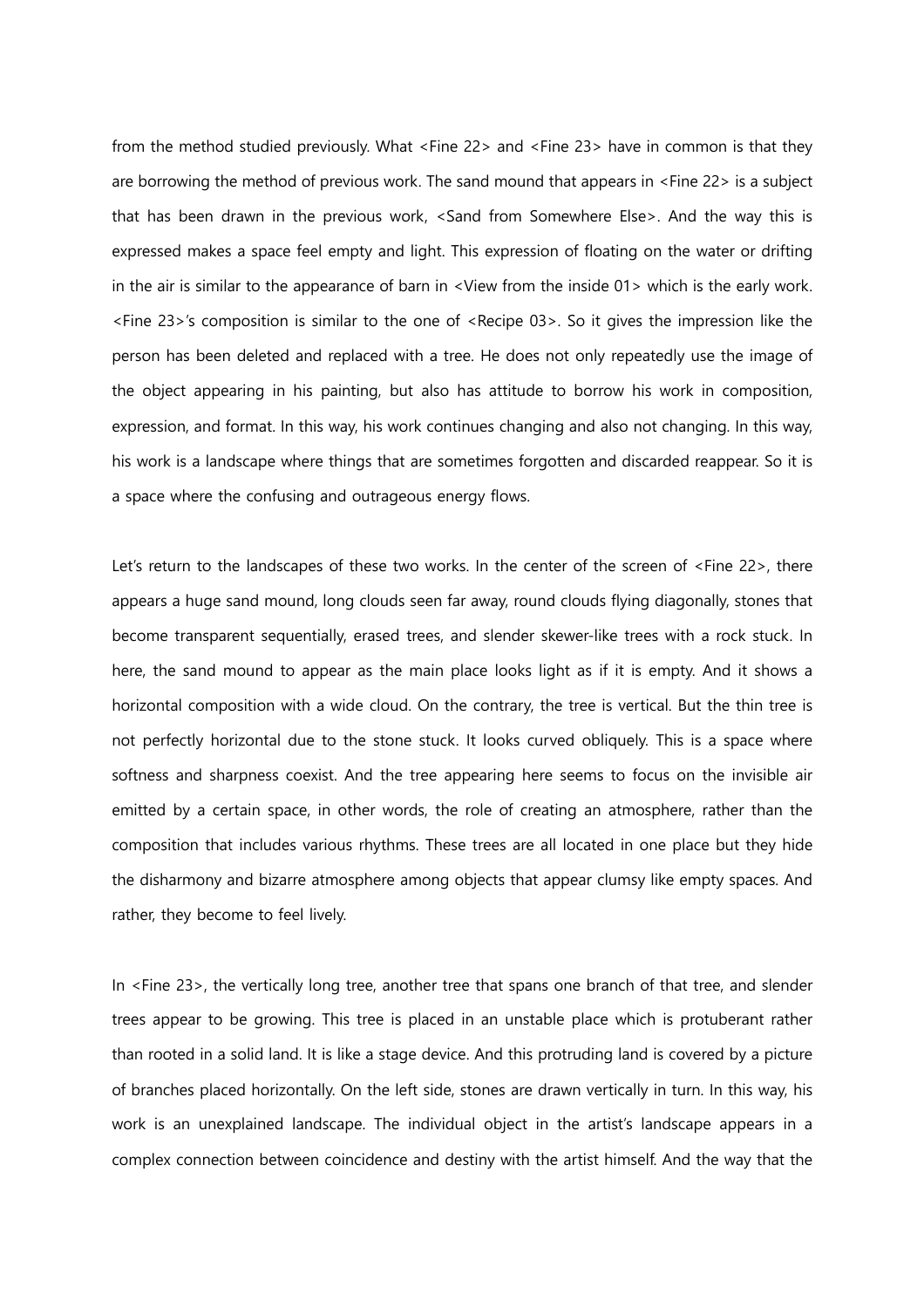artist accepts this through various experiences is loose, passive, but keen, and it is a sense about what he has seen and felt patiently for a long time. However, on the one hand, due to the act of transferring these senses back to pictures, they soon change into new objects sometimes. Therefore, the atmosphere flowing throughout his work is created newly, falling from the original essence of various real images. And these things gather to create something like pure air.

As in his work <Fine 22>, the artist's gaze faces a distance place to be full of clouds far away. As such, memory is also due to my close perception, but sometimes everything in the distance seems to be one lump. However, these lumps are soon scattered. They look free but appear in order. And they seem coincident but appear in planned manner. When looking at his work, I become to have a question like where the beginning is and where the end is and 'how we distinguish the traces of any experiences.' Perhaps, it seems to be a complete landscape like his work. But it must be an unstable appearance as if anything does not have a beginning and anything does not have an end. Therefore, his work process acknowledges the fact that anything we sees and experiences is not true. And through this, it makes us feel that our lives would be the sense of a moment of continuous connection that is endlessly repeated.

In this way, what he intends to draw is not just a landscape, but a space full of traces of life. This is a landscape made up of everyday objects that the artist adds one by one and removes. And it overall reflects various time and spaces such as invisible life, death, emptiness, despair, joy, and darkness that exist inside and outside of the artist. In here, like the image of the tree transformed by his imagination, through his pictorial actions, it turns out to be an imaginary space that does not distinguish between fiction and reality held in his hands. In this way, he has restored senses which have become more faint and impoverished as life progressed, by imagination that made everything possible in childhood. Accordingly, what appears in his unpredictable and changeable work is the moving landscape, from this direction to that direction, from this time to that time, from that time to this time.

In fact, the present we live in is pushed back to the past continuously, and the past is revived to the present by the artist. If so, wouldn't the landscape that the artist wants to draw but cannot